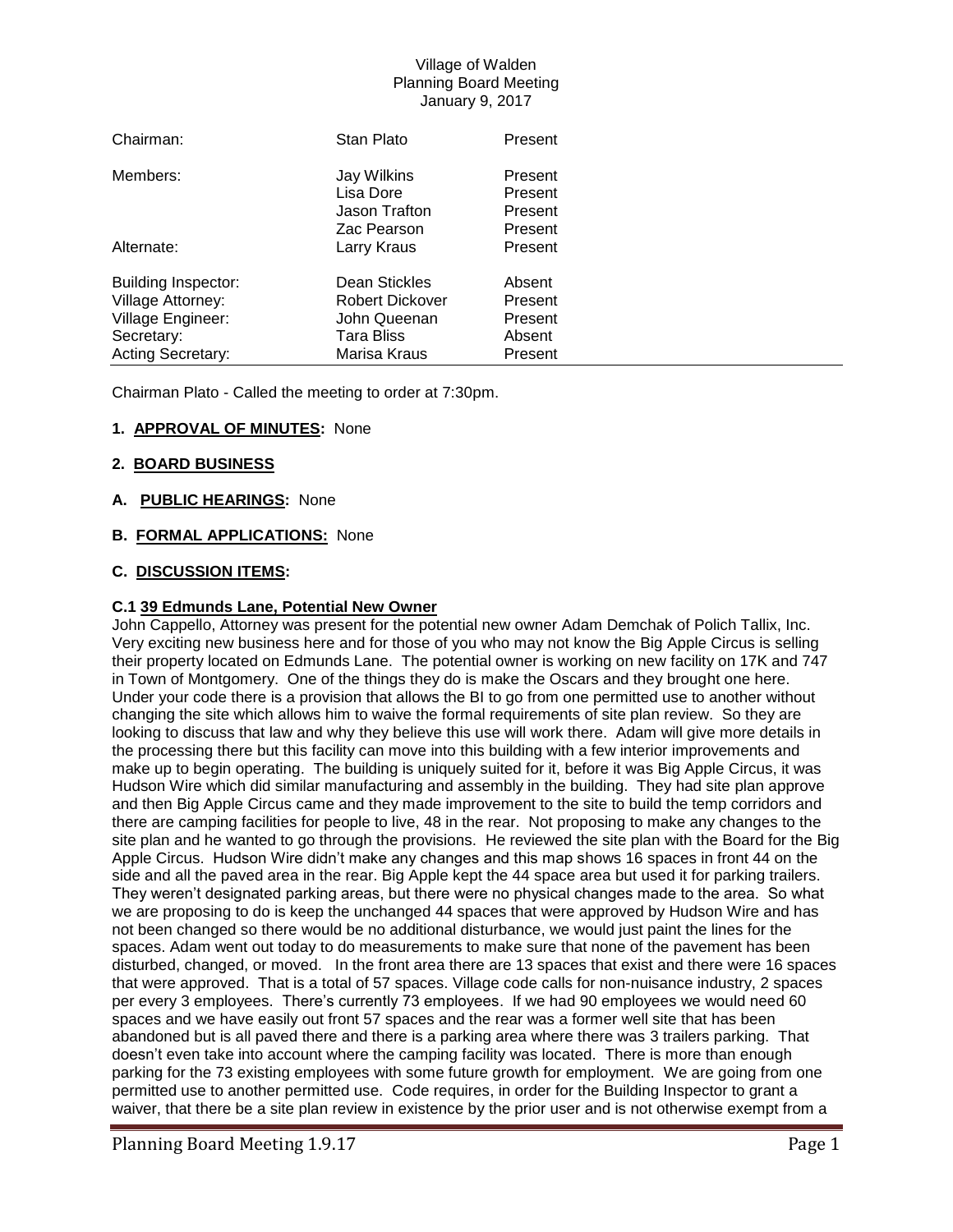full review. Both Hudson Wire and Big Apple Circus went through full site plan review. The next requirement is that off street parking are the same or less. In our instance there are no parking requirement for circus, the prior use. If you look at the Hudson Wire building plans you can see that there were lockers and child facilities so they had a similar number of employees. So parking we believe is there. Third requirement is the hours of operation and whether they will be the same as the prior use. Big Apple Circus wasn't there all year around so we aren't sure how you determine what their hours of operation were. Obviously they lived on the site so one could say 24 hours. It would be one shift Monday through Friday and one limited shift on Saturday. There is no anticipated change of traffic flow and would be similar to Hudson Wire. With Big Apple Circus obviously during their peak hours of performance there was obviously a generous amount of traffic. This is not a high traffic generator but Adam will speak more on the specifics of that. He hasn't experienced a great amount of traffic there personally. The last requirement is whether there will be any change in the footprint or structures on the lot and we are not proposing any kind of change and there will be no change in the height of the structure either. He feels we meet the conditions of a waiver of site plan approval.

Adam Demchak, Executive Vice President of Polich Tallix, Inc., explained the company has been in business for 47 years. Dick Polich, our founder and President is still active in the company he is 84 years old. He's personally been with the company for 3 years and has an engineering and management background. He is the succession plan in the company, they have a Board of Directors, and should anything happen to Dick he would become President and the company would keep going. He is a younger guy looking at the future and looking at what we are doing 20-30 years. We have been leasing the property at the corner of 17K and 747 for 20 years and at this point and they don't want to be leasing a property for another 20 years. The unwritten agreement with the property owner was always when they were ready to purchase they would sell it to us, but after 20 years they changed their mind they wanted to keep it in the family. So we started looking around and this is the perfect property for us. We have slowly grown and acquired more space in the building they are in now. We have just under 100,000 sq. ft. now and have 73 full time employees and a few part timers. We can take Big Apple Circus building that is just about 60,000 sq. ft. and do our production in that space and couple that with an off-site storage space that they already have leased in Walden. His focus for the company is to position ourselves so we can be competitive the next 10, 20, 30 years down the road and in order to do that we need to own our own building so that we can control our costs and be able to grow and expand and reap the benefits of that growth rather than putting money and expansion into someone else's building which we've been doing for 20 years. In terms of our history we have grown steadily throughout the years. We are bigger now than we have been. Not a lot of ups and down, we slowly add, slowly build, and slowly grow. His role is to expand and boost that. We are the biggest art foundry in the country. We are not the little guy in a big pond; we are the big player in the country. If we grow it's by bringing in processes that we've historically outsourced which is something we are actively looking at and involved in now. We are a foundry and art fabricator. Out of 73 full time employees there are 2 that are involved in the foundry; actively melting and casting metal. Predominantly we are a metal fab shop; assembling castings and finishing castings. The Oscars are a cool little thing that they do, but primarily we do busts, statues, and private/public installations. He showed images of what they do to the Board. They are not the artist they are hired by the artist to do the work for them. The artists sculpts the clay, they do the work, then they bring it to them and they make a metal casting of it. From a head count very few of us are in the foundry area. Predominately we are working with wax and from castings assembling and making them sculpture quality.

Member Trafton asked if they did the Richie Reynolds Memorial sculpture in Montgomery.

Mr. Demchak replied yes we did. One of our employees is a friend of the Reynolds family and they didn't even know about us. They had done the fundraising to put a memorial in place and they were going to do that in Utah and through our employee they found out about us. We brought a sculptor in to do the art work in this instance because they were working with the family and he did the sculpting for them and we did the casting. We did everything for about half price to get that in place.

Member Wilkins asked about all the material that's around the building on 17K there, what's going to happen to all that.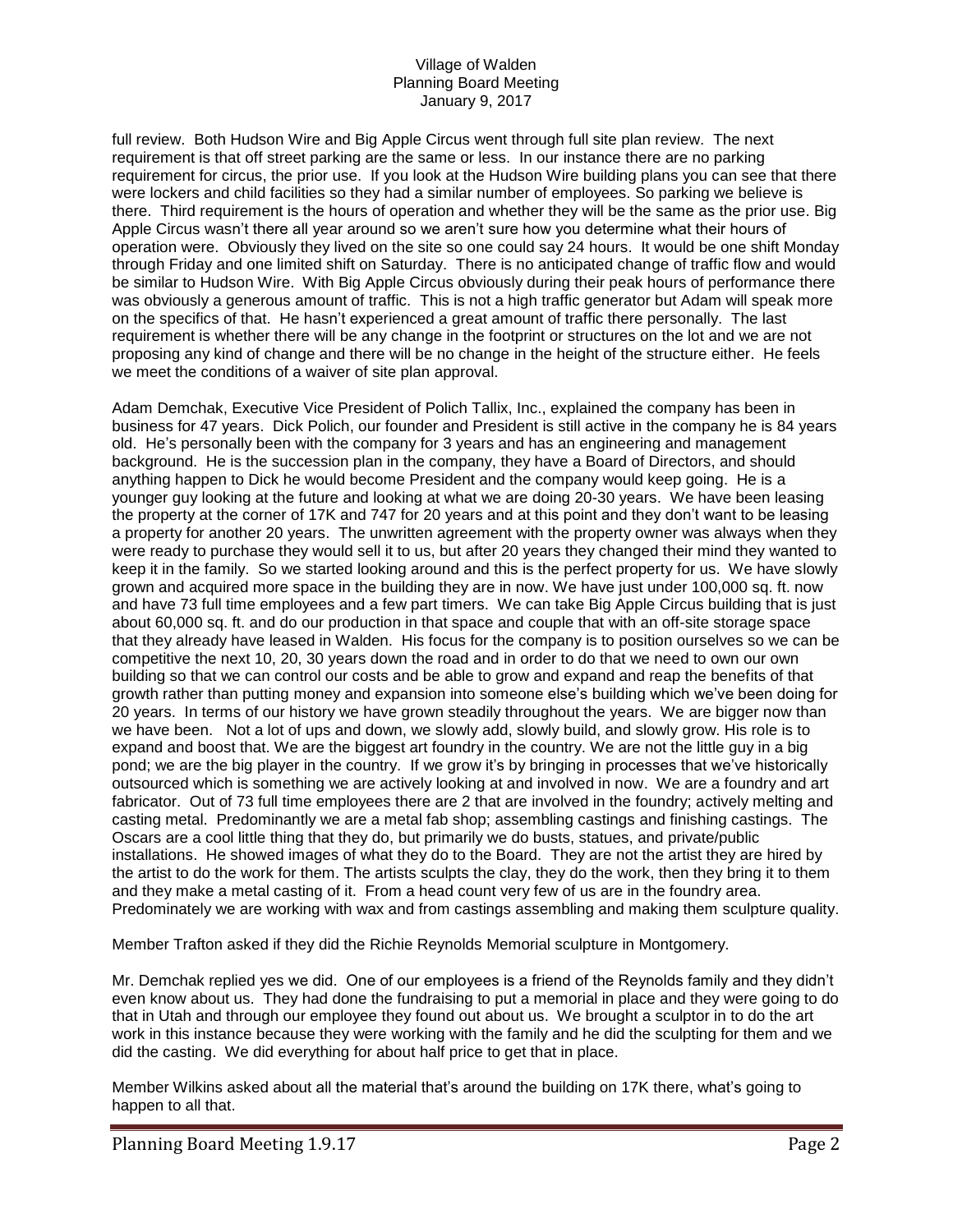Mr. Demchak replied that none of that is ours. We have  $\frac{3}{4}$  of the building, the other  $\frac{1}{4}$  is a sculptor named Frank Stella. His sculptures are across 747, none of those are ours, those are all his.

Chairman Plato asked if they have anything that's outside that building.

Mr. Demchak said we have a sculpture that is in the front and some along the side where their parking is and an employee has a garden in the field. But previously the building was used to make precast concrete parts and a lot of those parts are still there but none of it is ours, and definitely not the fusel lodge/air plane.

Member Trafton commented that initially he didn't think the building would be big enough based on what he saw outside of their current building, but that clears that up.

Mr. Demchak replied that we have 100,000 sq. ft. in that building and 30,000 sq. ft. we only use for storage. He's already off-sited that storage at a warehouse space in Walden and they would have to shrink down 70,000 sq. ft. into 60,000 sq. ft. to fit in the BIG APPLE CIRCUS building, which is absolutely doable. So this is a clean slate and we are working with an industrial engineering consultant on our layout to easily fit in that smaller space.

Attorney Dickover explained that the code allows for the Building Inspector to waive the site plan approval but there is no counterpart for the Planning Board to do that and he thinks that Mr. Cappello acknowledged that in his letter to you. He feels that is an appropriate request. He outlined the criteria of what the Building Inspector has to examine, just as Mr. Cappello did for you as well. He suggested what they might want to look at and determine what sort of waiver is appropriate for this site. He feels the Board should ask themselves; what would a full site plan application do on this proposed project if you were to review it? What might you want in the application to review? And if nothing, maybe it would be appropriate for the Building Inspector to do whatever. Unless you feel there are things that you feel would be subject to your review and then maybe his waiver would not be something you would recommend.

Chairman Plato asked about the foundry portion of the business; is that mostly electric furnaces and is there enough power at that site for it?

Mr. Demchak replied yes, it's all electric and we have about twice as much power than we do now at the Big Apple site.

Member Wilkins asked if anything would be outside

Mr. Demchak replied no, other than dumpsters. Where we are now we have no yard, it's just gravel so we would like the opportunity to dress up the grounds and to put in a sculpture park for visitors. Most people don't know that they make the Oscars and College football championship trophies. We would like to put on events for the community to come in and see what we are doing and be involved and this is a nice place and opportunity for us to come in and do that. We've never had that and we love the idea of it.

Member Wilkins asked about the detached building at the circus property, the barn; what would you do with that building?

Mr. Demchak replied that the woman who kept the horses for the circus is going to take all the stalls out of the barn and they'll use it as a cold storage are for supplies and things. It has an asphalt pad and without the stalls it's a 4,000 sq. ft. pole barn that they can use for raw materials outside.

Chairman Plato doesn't see any issues.

Member Wilkins and Member Pearson agreed.

Attorney Dickover explained that a response back to the Building Inspector is appropriate. We are looking to see if the proposed usage of the barn for outside storage is compliant or now. From a